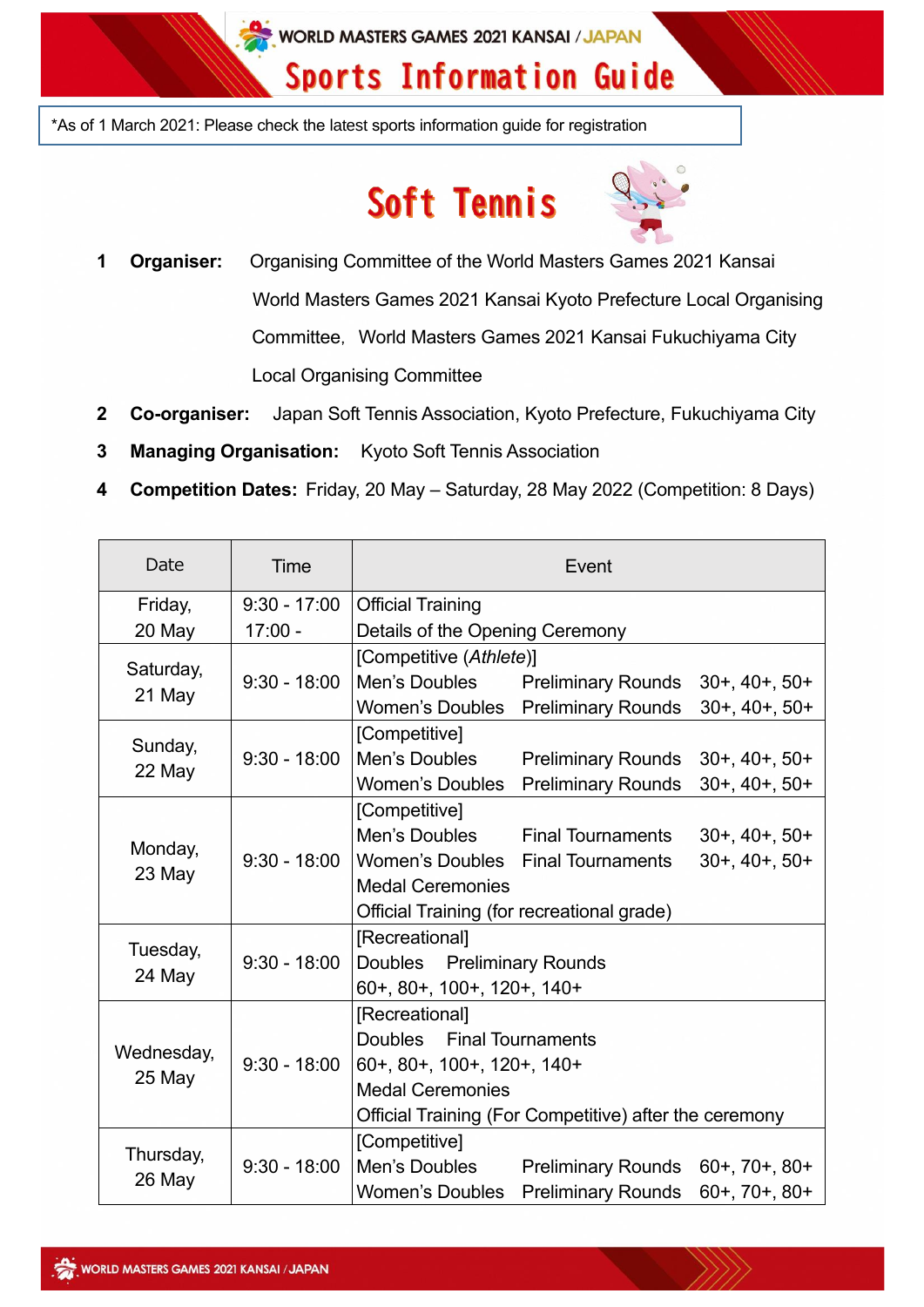| Friday,<br>27 May   | $9:30 - 18:00$ | [Competitive]                              |                                   |                       |
|---------------------|----------------|--------------------------------------------|-----------------------------------|-----------------------|
|                     |                | Men's Doubles                              | Preliminary Rounds 60+, 70+, 80+  |                       |
|                     |                | <b>Women's Doubles</b>                     | Preliminary Rounds 60+, 70+, 80+  |                       |
| Saturday,<br>28 May | $9:30 - 18:00$ | [Competitive]                              |                                   |                       |
|                     |                | Men's Doubles                              | <b>Final Tournaments</b>          | $60+$ , $70+$ , $80+$ |
|                     |                |                                            | Women's Doubles Final Tournaments | $60+, 70+, 80+$       |
|                     |                | <b>Medal Ceremonies / Closing Ceremony</b> |                                   |                       |

\*Medal ceremonies will be held at any time after the ranking of each category by type of competition has been determined.

#### **5 Venue**

Sandanike Park Tennis Court, Fukuchiyama City (377-1 Izaki, Fukuchiyama, Kyoto 620-0017)

#### **6 Competition Capacities**

(1) Competitive: Doubles Each age category 90 pairs 180 participants (12 events ×180 participants)

Total 2,160 participants

(2) Recreational: Doubles

Each age category 60 pairs 120 participants (5 events × 120 participants) Total 600 participants

\*Competitive and Recreational divisions cannot participate in duplicate. \*Duplicate participation in both the Competitive and Recreational divisions is not possible.

## **7 Rules and Method of Competition**

(1) Competition Rules

All events will be conducted in accordance with the competition rules of the International Soft Tennis Federation.

(2) Technical Delegate

Teruaki Nogiwa, Secretary General, Japan Soft Tennis Association

Vice: Technical Delegate: Norio Nakayama Vice President, Kyoto Soft Tennis Association

(3) Category

➀ Competitive event···················· Advanced soft tennis players

- ➁ Recreational event··················· Players with few experience
- (4) Competition Rule
	- ➀ All matches are 7 games long. (first to four games)
	- ➁ Qualifying league is a round robin match (subject to change depending on the number of participants)
	- ➂ The top pair in the qualifying league will advanced to the final round.
	- ➃ The final round is played by the tournament method.
	- ➄ Match schedule will be announced in advance through official website and e-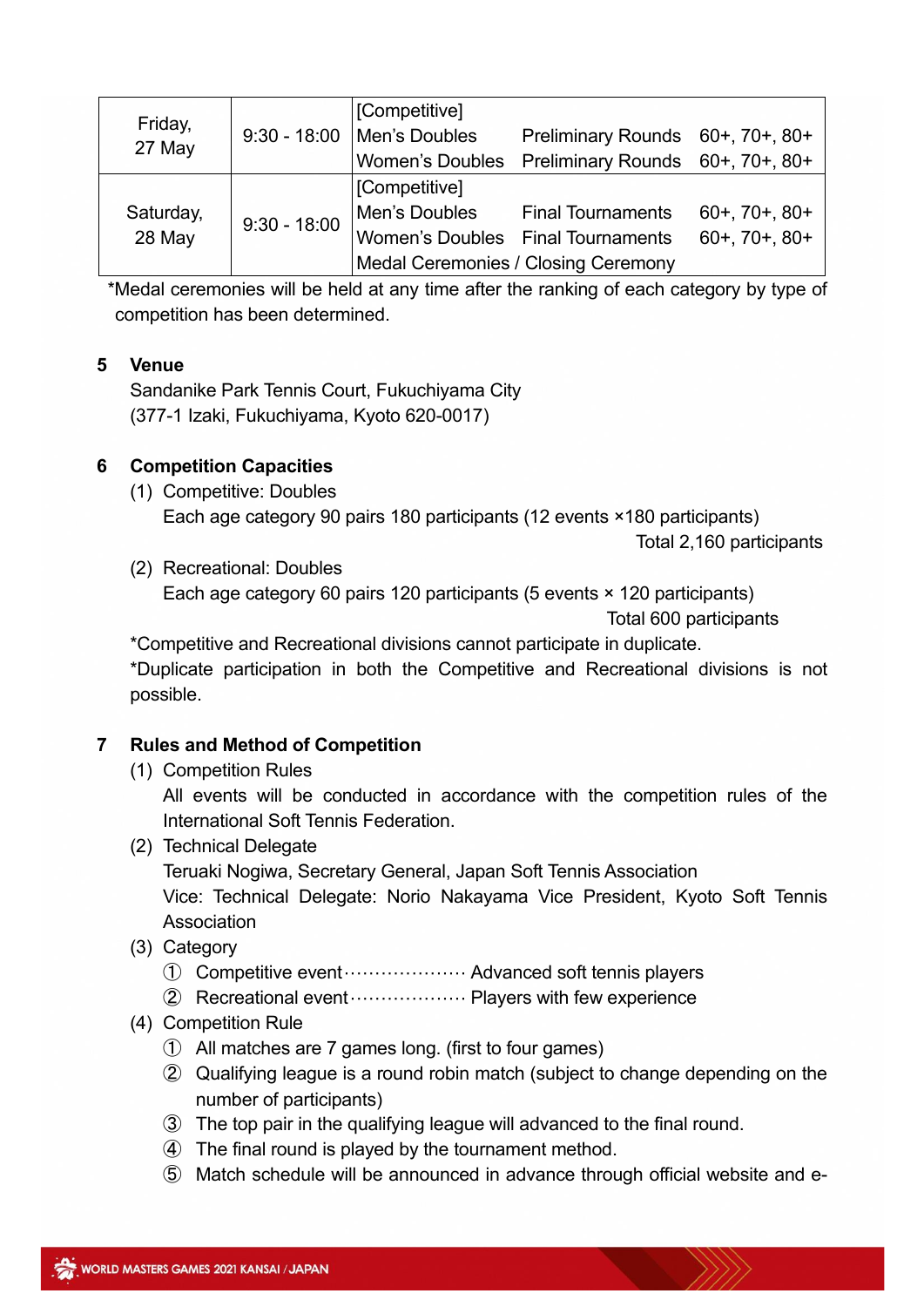mail in advance.

#### ➅ Umpire

|    | Competitive event                                                                                                                                                                                               |
|----|-----------------------------------------------------------------------------------------------------------------------------------------------------------------------------------------------------------------|
|    | Preliminary Round  Participants are asked to make calls on the<br>other matches in the same league, except for<br>80+ category, For the $80+$ category the chair<br>umpire and the line umpire will be assigned |
|    | by the organiser.                                                                                                                                                                                               |
|    | appointed by the organiser.                                                                                                                                                                                     |
| 2) | <b>Recreational event</b>                                                                                                                                                                                       |
|    | Preliminary Round  Only the chair umpire will be appointed by the<br>organiser.                                                                                                                                 |
|    | assigned by the organiser.                                                                                                                                                                                      |

 $\circled{7}$  How to determine the ranking in the league The ranking will be determined by the descending order of the winning percentage.

If the winning percentages are identical, the ranking will be determined by what is set forth in each item below.

- 1) If 2 pairs have the same winning percentage, the winner of the match between them will be ranked higher.
- 2) If 3 pairs or more have the same winning percentage, only the results of matches among them are compared and the ranking will be determined in descending order of the winning percentage.
- 3) If the ranking cannot be determined by the provisions of the 2), only the results of matches among them are compared and when only2pairs are the same winning percentage, the 1) will be applied.
	- 1. The pair having a larger number of games after subtracting the number of games lost from the number of games won will be ranked higher.
	- 2. The pair having a larger number of points after subtracting the number of points lost from the number of points won will be ranked higher.

# **8 Events**

(General Category)

| Event                       | Age categories *2*3             |  |
|-----------------------------|---------------------------------|--|
| Men Doubles (Competitive)   | $30+$ , 40+, 50+, 60+, 70+, 80+ |  |
| Women Doubles (Competitive) | $30+$ , 40+, 50+, 60+, 70+, 80+ |  |
| Doubles (Recreational) *1   | 60+, 80+, 100+, 120+, 140+      |  |

\*1 In the Recreational event, men's doubles pairs, women's doubles pairs and mixed doubles pairs can compete.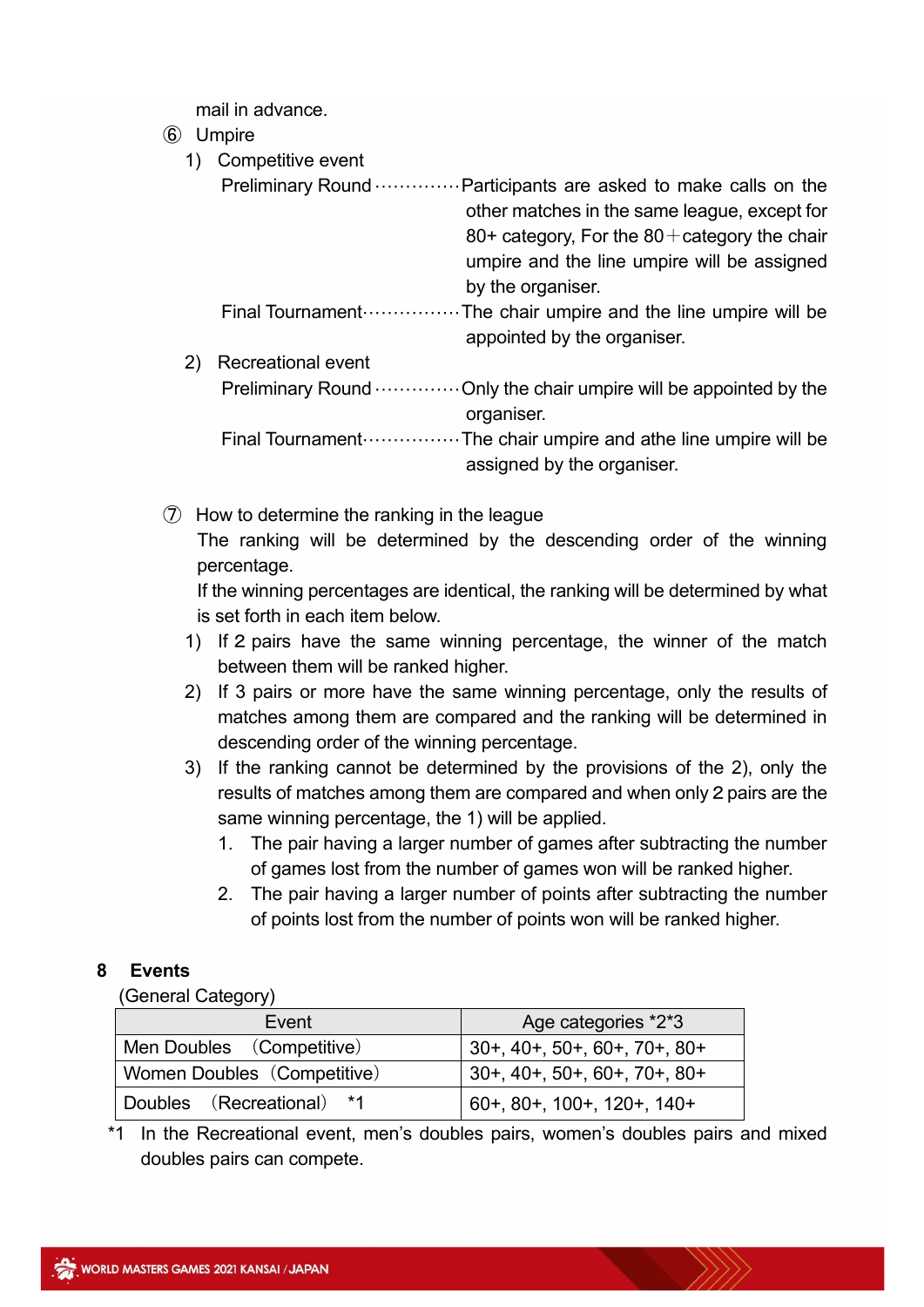\*2 How to determine the age categories

**Competitive :** the age of the youngest player in the doubles pair will determine the teams age category of the team.

**Recreational:** the combined age of the players will determines the team age category of the team.

 $*3$  The age category entered must be either the actual age category or a younger age category.

(For example, a pair of the age category of 140 is allowed to participate in the age category of 120.)

# **9 Eligibility**

- (1) Players are not required to register for membership of Japan Soft Tennis Association.
- (2) Persons with impairments are also allowed to participate. (Provided, however, that persons in a wheelchair or using equipment which may cause damage to the court are not allowed to participate.)

# **10 Age Requirement**

Minimum age is 30 (born on or before 31 December 1992) In line with the sport-specific rules, an athlete must compete in their designated age group, with your age determined as at 31 December 2022. For example, if you are 39 during Games time but have turned 40 by 31 December 2022, you would compete in the 40-44 age category.

# **11 Medal Ceremony**

The Gold, Silver and Bronze (Gold, Silver, Bronze, Bronze) medals will be awarded to the first, second and third-ranked athletes, except the case in which only the first and second ranked athletes are eligible depending on the category.

# **12 Registration Fee**

- (1) Competition participation fee (including tax and handling fee)
	- \* Check [World Masters Games 2021 Kansai Participation Terms and Conditions](https://www.wmg2021.jp/en/games/guideline.html) for detail.
	- ➀ Competition participants (Basic fee: allowed to participate in 5 disciplines )
		- a) Overseas participants: 24,000 yen/person (Including a transportation pass for mobility within the Kansai area.)
		- b) Domestic participants: 15,000 yen/person (Does not include a transportation pass. Could be bought optionally at an additional cost.)
	- ➁ Persons related to the competition (Basic fee)
		- a) Overseas participants: 14,000 yen/person (Including a transportation pass for mobility within the Kansai area.)
		- b) Domestic participants: 5,000 yen/person (Does not include a transportation pass. Could be bought optionally at an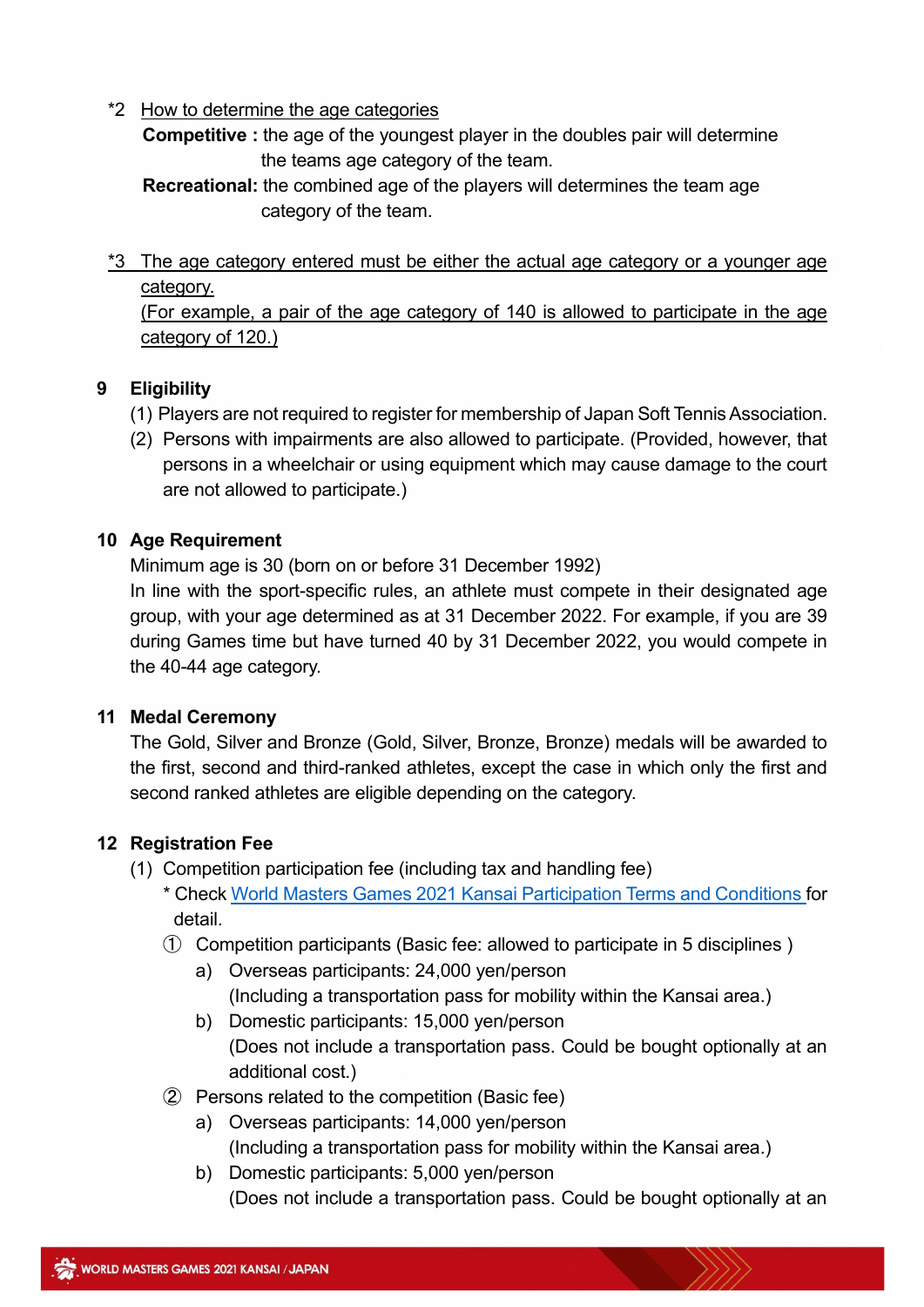additional cost.)

- (2) Additional charges (extra fee) None
- (3) Rental fee for competition equipment, etc. Carry out free rental of rackets. If you wish to rent, please make a request when you apply.

## **13 How to Apply for Participation**

(1) How to apply for participation in the competition.

Application is made through the entry system on the official website (Entry System) dedicated to the application for the entry to the competition via PC or smartphone.

- \* Check [World Masters Games 2021 Kansai Participation Terms and Conditions](https://www.wmg2021.jp/en/games/guideline.html) for detail.
- \* Although the entry application is based on a pair of players in principle, individual (one person) entry application is also allowed. Those who apply individually will be randomly paired with the other player by the organiser.

### **14 Notes on Participation**

(1) Clothing

In principle, tennis wear will be worn, but sportswear such as WMG official wear is also permitted.

- (2) Competition equipment, etc.
	- ➀ Rackets

Each player him/herself must be provided with a racket compliant with the ISTF standards.

➁ Shoes

No shoes such as spike shoes that may damage artificial turf are allowed. Other shoes except tennis shoes with flat bottom are allowed.

- 
- \* Sandanike Park Tennis Court Artificial grass court with sand
- ➂ Balls

The organiser will provide the balls to be used in the match.

\* Each player must provide him/herself with balls for training.

However, this will not apply to participants from overseas.

(3) Insurance

The organiser will subscribe to accident insurance for participants, but this insurance is applicable only to "injuries incurred during the competition in the competition venues" of the "competition participants and persons related to the competition", and does not cover all kinds of risks during the competition. Therefore, all persons taking part in the competition are requested to subscribe to required insurance at own risk and costs.

- \* Check [World Masters Games 2021 Kansai Participation Terms and Conditions](https://www.wmg2021.jp/en/games/guideline.html) for detail.
- (4) Doping Control

**①The doping control in accordance with the [World Anti-Doping Code](https://www.playtruejapan.org/entry_img/wada_code_2021_jp_20201218.pdf) and the rules**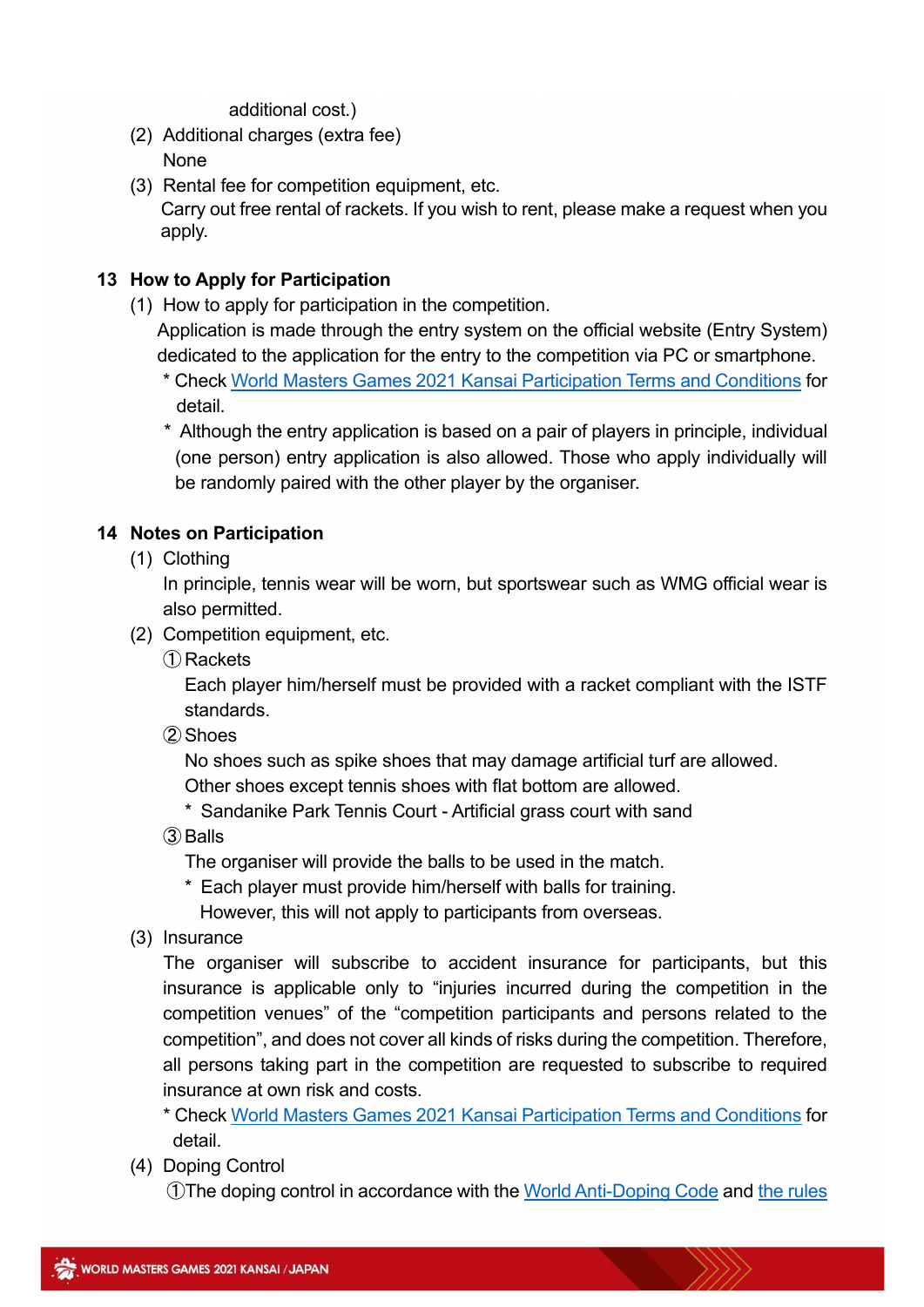[of the International Masters Games Association](https://d3tfdru9q5sbcz.cloudfront.net/2021/06/2021-IMGA-ADR.pdf) shall apply to this competition.

- ➁Anti-doping activities (doping inspections and anti-doping education activities) shall be conducted in accordance with [the rules of the International Masters](https://d3tfdru9q5sbcz.cloudfront.net/2021/06/2021-IMGA-ADR.pdf)  [Games Association.](https://d3tfdru9q5sbcz.cloudfront.net/2021/06/2021-IMGA-ADR.pdf)
- ➂ Participants are deemed to have agreed to be subject to doping control procedures in accordance with [the rules of the International Masters Games](https://d3tfdru9q5sbcz.cloudfront.net/2021/06/2021-IMGA-ADR.pdf)  [Association](https://d3tfdru9q5sbcz.cloudfront.net/2021/06/2021-IMGA-ADR.pdf) upon entry to [the](https://d3tfdru9q5sbcz.cloudfront.net/2021/06/2021-IMGA-ADR.pdf) competition. Participants are advised to check the [rules of the International Masters Games Association](https://d3tfdru9q5sbcz.cloudfront.net/2021/06/2021-IMGA-ADR.pdf) Rules for more details.
- ➃This competition aims to promote anti-doping activities as an activity to protect clean sports and clean athletes in order to leave various values of sports to the next generation through sports in cooperation with the Japan Anti-Doping Agency.
- (5) Response to bad weather

There are schedule changes during stormy weather, etc., but there will be no reserve days.

(6) Others

Those who apply individually will be randomly paired with other player by the organiser.

#### **15 Application for Accommodation and Transportation**

(1) Accommodation

Refer to the Accommodation Information Page on the [World Masters Games](https://www.wmg2021.jp/en/accommodation/index.html) 2021 [Kansai Official Website](https://www.wmg2021.jp/en/accommodation/index.html) for information on accommodation.

(2) Transportation

Refer to the Transportation Information Page on the [World Masters Game 2021](https://www.wmg2021.jp/en/games/trafficguide.html)  [Kansai Official Website](https://www.wmg2021.jp/en/games/trafficguide.html) for transportation information including access to the venue.

#### **16 Accreditation and Sports Check-in**

All participants must complete the accreditation process and check-in at the competition venue before participating (competing) in a competition.

(1) Games Accreditation

Accreditation services shall be provided at the Opening Village, each Prefectural Masters Village, Center Village, and the Temporary Accreditation Venue. The participant must bring a valid photo identification and complete accreditation process personally by one day before the competition. (No exception will not be allowed.) Furthermore, even when participating in team competitions or as a team, each participant must complete accreditation process.

Accreditation process can be completed at any of designated service desks; however, operation hours and dates differ depending on the location.

\* Check [World Masters Games 2021 Kansai Participation Terms and Conditions](https://www.wmg2021.jp/en/games/guideline.html) for detail.

(2)Sport Check-in

➀ Date and time

Check-in must be completed 1 hour before the start of the first day's match of each category and each event